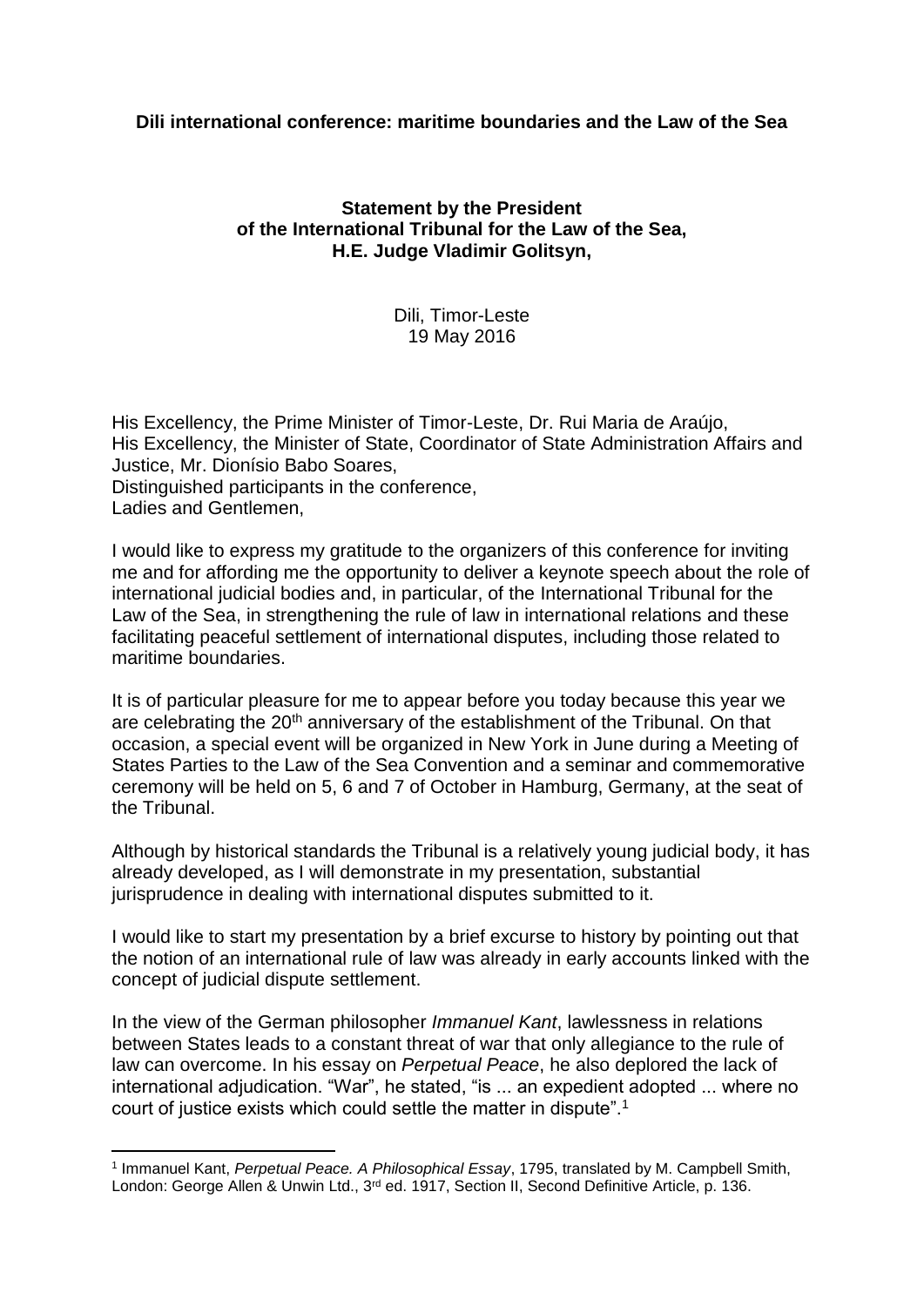To the Russian public international lawyer *Fyodor Fyodorovich Martens*, a leading legal adviser to the Russian Tsar in the 19<sup>th</sup> century and one of the key figures of the 1899 Peace Conference in The Hague, legal regulation of international relations was absolutely essential. "If international life is necessary", he wrote, "then the law governing it is equally so".<sup>2</sup> Martens praised the establishment of the Permanent Court of Arbitration by the 1899 Conference as "the most equitable means of adjusting international difficulties".<sup>3</sup> However, he also noted with regret that a Russian proposal to make such dispute settlement obligatory for certain categories of disputes "was completely set aside by the Conference".<sup>4</sup>

In modern times, calls for adherence to an international rule of law and for establishing an international judiciary have grown in frequency and become more widespread. In the 1940s, legal philosopher and public international lawyer *Hans*  Kelsen, who advocated achieving "international peace through international law"<sup>5</sup>, found unsatisfactory "the fact that in case of disputes between States there exists no authority accepted generally and obligatorily as competent to settle international conflicts".<sup>6</sup> For *Kelsen* it was therefore indispensable to establish "an international court endowed with compulsory jurisdiction".<sup>7</sup>

*Kelsen* was writing on the eve of the founding of the United Nations, whose Charter imposes a duty on Member States to settle their disputes by peaceful means.<sup>8</sup> The Charter also established the International Court of Justice as the principal judicial organ of the United Nations.<sup>9</sup> However, while there was "wide adherence to the importance of general compulsory jurisdiction consistent with the views of Hans Kelsen"<sup>10</sup> prevailing at the time the Charter was drafted, no such compulsory jurisdiction was conferred on the Court.<sup>11</sup>

The negotiations on the United Nations Convention on the Law of the Sea in the 1970s and early 1980s took place in a prevailing spirit of appreciation of international law and cooperation between States. The Convention is clearly influenced by the notion of an international rule of law. In its preamble, States Parties to the Convention declare that what they desire to establish through the Convention is nothing less than "a legal order for the seas and oceans".

<sup>2</sup> Fyodor Fyodorovich Martens, "Le fondement du droit international", *Revue de Droit International et de Législation Comparée*, 14 (1882), pp. 244-256, at p. 250. The original is in French and reads as follows: "[S]i la vie internationale est nécessaire, le droit qui la régit l'est tout autant"; translation by the Registry of the Tribunal.

<sup>&</sup>lt;sup>3</sup> Fyodor Fyodorovich Martens, "International Arbitration and the Peace Conference at The Haque". *The North American Review* Vol 169, No. 516 (Nov. 1899), pp. 604-624, at pp. 615 and 605.

<sup>4</sup> Ibid., pp. 615/616.

<sup>5</sup> Hans Kelsen, *Peace through Law*, The University of North Carolina Press: Chapel Hill, 1944, p. 9. 6 Ibid., p. 13.

<sup>7</sup> Ibid., p. 14.

<sup>&</sup>lt;sup>8</sup> See articles 2, paragraph 3, and 33 of the Charter of the United Nations.

<sup>&</sup>lt;sup>9</sup> See article 92 of the Charter of the United Nations.

<sup>10</sup> Mary Ellen O'Connell and Leonore Vanderzee, "The History of International Adjudication", in: Cesare PR Romano / Karen J. Alter / Yuval Shuny (eds.), The *Oxford Handbook of International Adjudicatio*n, Oxford: Oxford University Press, 2014, pp. 40-62, at p. 56.

<sup>&</sup>lt;sup>11</sup> See article 36 of the Statute of the International Court of Justice.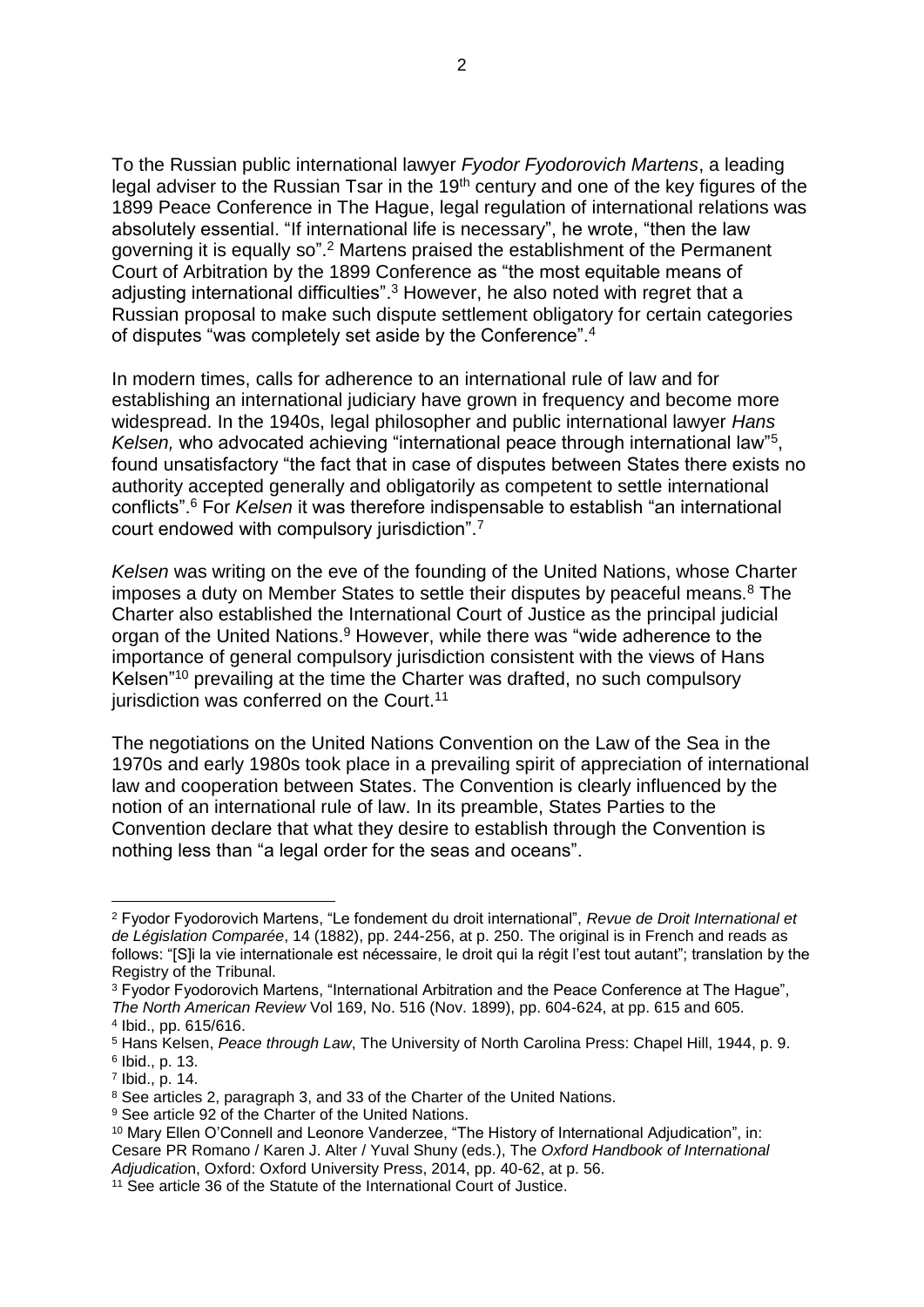The Convention also represents major steps forward with respect to the matters of dispute settlement and compulsory adjudication. It first echoes the duty imposed on States by the United Nations Charter to settle disputes by peaceful means.<sup>12</sup> In addition, the Convention obliges States Parties to submit disputes for which no such settlement has been reached to binding international adjudication or – in the words of the Convention  $-$  to "compulsory procedures entailing binding decisions".<sup>13</sup>

States Parties may choose their preferred adjudicatory body<sup>14</sup> – the International Tribunal for the Law of the Sea, the International Court of Justice or an arbitral tribunal – but the possibilities open to them for avoiding any such procedure are very limited. Of course, as you may know, the Convention allows States Parties to exclude certain categories of disputes from those procedures. Thus, under article 298, paragraph 1 (a), of the Convention, a State Party may make a declaration that it does not accept compulsory adjudication with regard to, among others, disputes relating to sea boundary delimitation or those involving historic bays or titles. While in such cases the road to adjudication may be blocked, States may still have the option to resort to another procedure which does not entail binding decisions but some degree of third party involvement in the possible of resolution of the dispute. This procedure is conciliation under Annex V of the Convention explicitly provided for in article 298, paragraph 1(a). The procedure could be initiated by any party to a dispute and does not require the consent of the other party. It has not been used until Timor-Leste initiated this procedure recently this year.

### Ladies and Gentlemen,

Of the adjudicatory bodies referred to in the Convention, the International Tribunal for the Law of the Sea is the primary judicial body entrusted under the Convention to deal with disputes concerning its application and interpretation.

The Tribunal's jurisdiction encompasses, in the first place, the adjudication of contentious cases between States Parties in disputes concerning the application or interpretation of the Convention. In addition, the Tribunal enjoys specific competencies with regard to provisional measures and the prompt release of arrested vessels and their crews. Moreover, both the full Tribunal and one of its specialized chambers, the Seabed Disputes Chamber, have authority to issue advisory opinions in specific cases.

In exercising its contentious jurisdiction, the Tribunal makes a major contribution to the peaceful settlement of international disputes – a function which has aptly been referred to as the "archetypical role" of international courts and tribunals.<sup>15</sup> In fact,

<sup>12</sup> Article 279 of the Convention.

<sup>13</sup> Article 286 and title of Part XV, Section 2, of the Convention.

<sup>14</sup> Article 287 of the Convention.

<sup>15</sup> Karen J. Alter, "The Multiple Roles of International Courts and Tribunals: Enforcement, Dispute Settlement, Constitutional and Administrative Review", in: Jeffrey L. Dunoff / Mark A. Pollack (eds.), *Interdisciplinary Perspectives on International Law and International Relations. The State of the Art*, Cambridge: Cambridge University Press, 2013, pp. 345 - 370, at p. 354.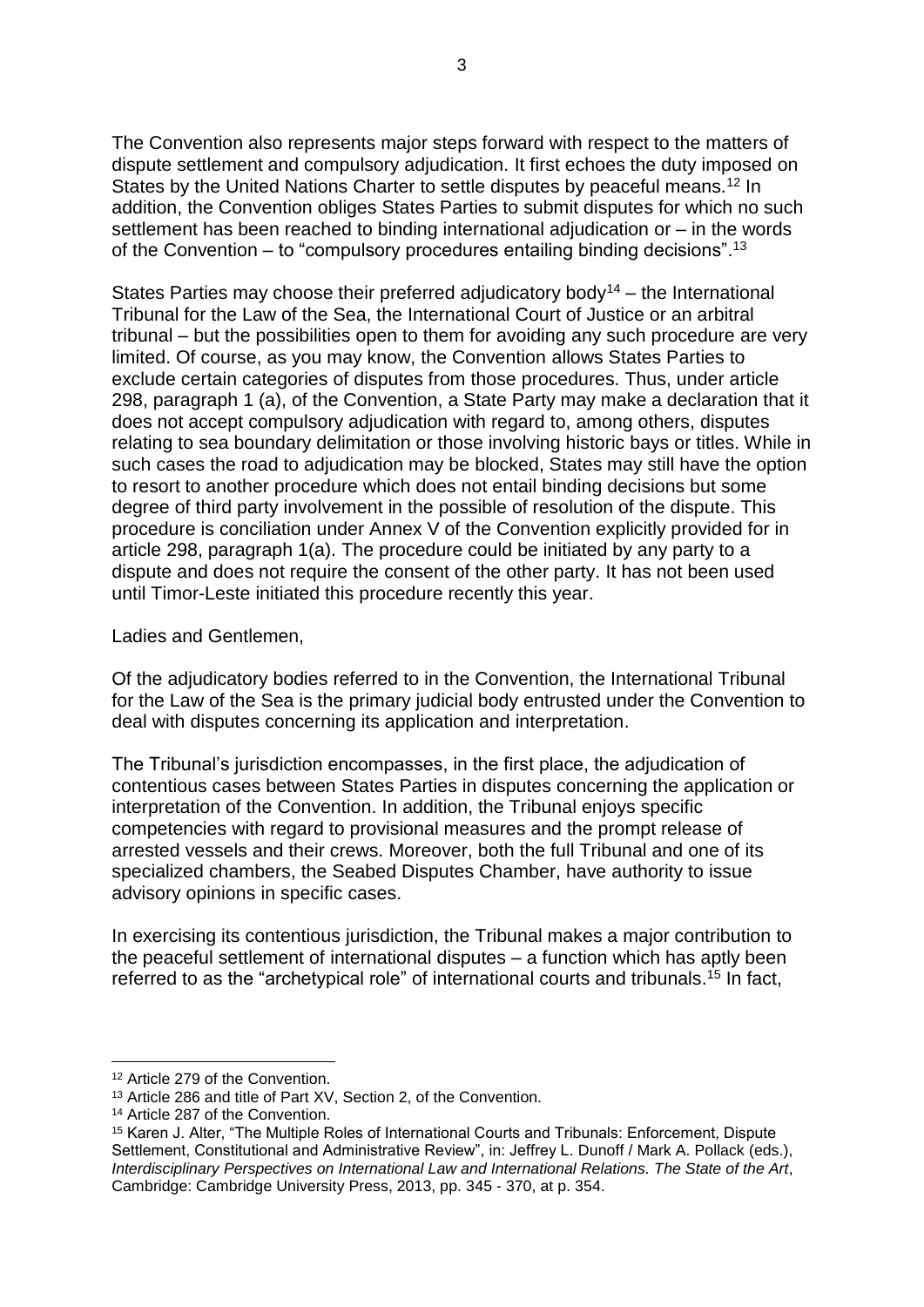whether a judicial body can and does resolve disputes has been called a "classic 'rule of law test'".<sup>16</sup>

Let me cite one example from the practice of the Tribunal to illustrate its dispute settlement function. When the case concerning *Delimitation of the maritime boundary in the Bay of Bengal* between Bangladesh and Myanmar was referred to the Tribunal in December 2009, the two States could already look back on a history of negotiations between them on the boundary issue starting in 1974. Fourteen rounds of negotiations had taken place during this time and two "Agreed Minutes" had been signed but no agreement had been reached on the course of any part of the maritime boundary.<sup>17</sup>

Within less than two and a half years, the Tribunal delivered a judgment in March 2012 delimiting the maritime boundary in the territorial sea, the exclusive economic zone and the continental shelf within and beyond 200 nautical miles from the coast.

This judgment put an end to a long-standing dispute between the parties that had prevented them from benefitting fully from, in particular, their sovereign rights over the resources of the exclusive economic zone and the continental shelf. The Tribunal was able to achieve this in its decision thanks to its thorough assessment of the relevant facts, sound legal reasoning and application of a methodology for the delimitation of maritime boundaries which was consistent with the approach taken by other international judicial bodies.

While integrating its judgment into the framework developed in the international decisions, the Tribunal also made a number of contributions to the advancement of this jurisprudence.

Most remarkable in this respect is the Tribunal's unprecedented decision to exercise jurisdiction in a dispute over the continental shelf beyond 200 nautical miles. I wish to highlight that the Tribunal made clear that it was not seeking to pre-determine its own approach or that of other courts and tribunals to future requests of this kind. The Tribunal explicitly stated that "the determination whether an international court or tribunal should exercise its jurisdiction depends on the procedural and substantive circumstances of each case".<sup>18</sup>

The Tribunal did, however, specify that a decision not to exercise its jurisdiction "would not only [have] fail[ed] to resolve a long-standing dispute, but also would not [have] be[en] conducive to the efficient operation of the Convention".<sup>19</sup> In fact, the Tribunal came to the conclusion that, "in order to fulfil its responsibilities under Part XV, Section 2, of the Convention in the present case, it has an obligation to adjudicate the dispute and to delimit the continental shelf between the Parties

<sup>16</sup> Rosalyn Higgins, "The Rule of Law: Some Sceptical Thoughts", in: Rosalyn Higgins (ed.), *Themes and Theories. Selected Essays, Speeches, and Writings in International Law,* Vol. 2, Oxford: Oxford University Press, 2009, pp. 1330-1339, at p. 1332.

<sup>17</sup> *Delimitation of the maritime boundary in the Bay of Bengal (Bangladesh/Myanmar), Judgment, ITLOS Reports* 2012, p. 4, paras. 36-39; para. 98; para. 118.

<sup>18</sup> Ibid.*,* at p. 101, para. 384.

<sup>19</sup> Ibid.*,* at p. 102, para. 391.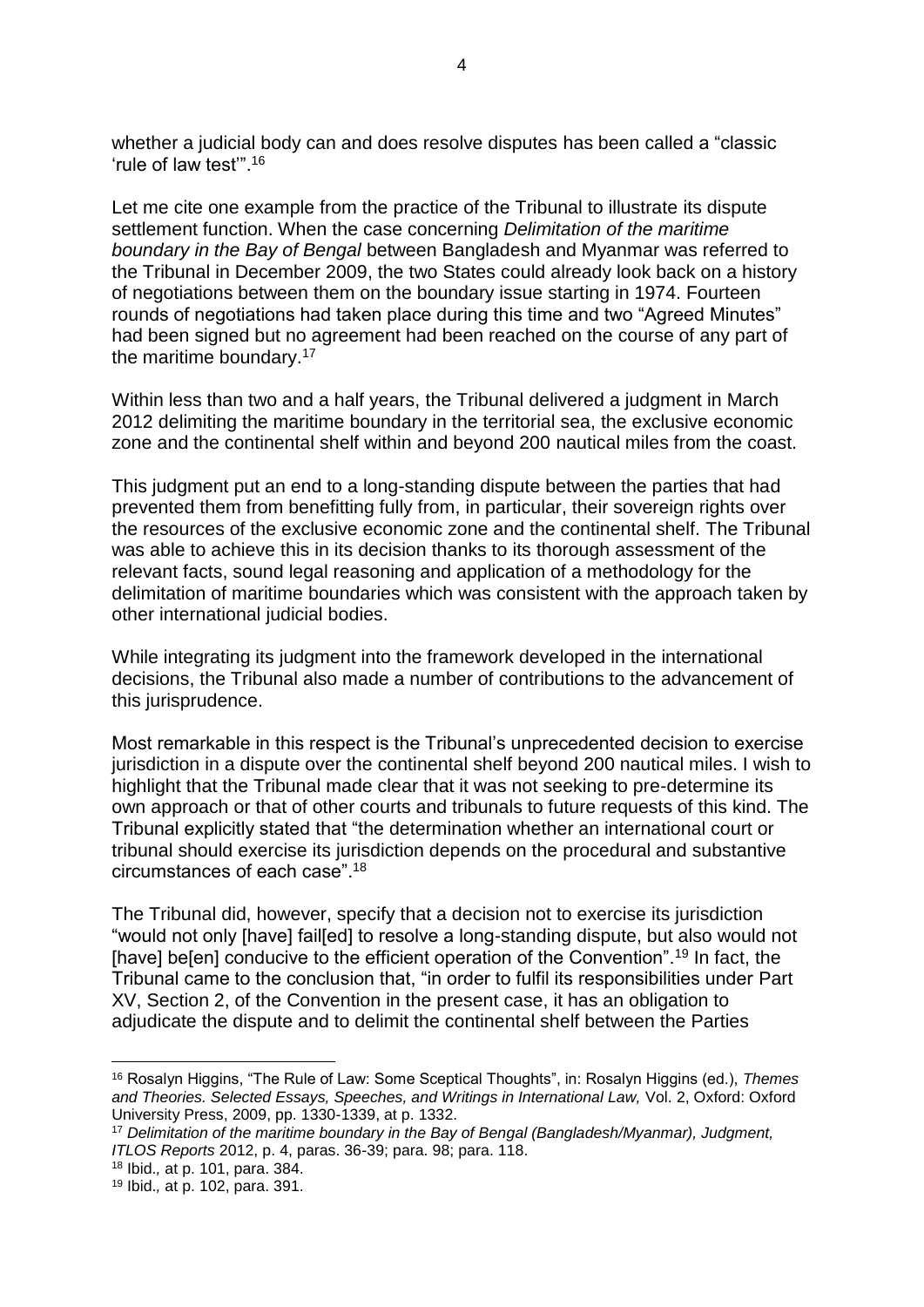beyond 200 [nautical miles]".<sup>20</sup> At the same time, the Tribunal was of course mindful of the scope of its jurisdiction when it highlighted that "[s]uch delimitation is without prejudice to the establishment of the outer limits of the continental shelf in accordance with article 76, paragraph 8, of the Convention".<sup>21</sup>

Delimiting the continental shelf beyond 200 nautical miles in the Bay of Bengal case also gave the Tribunal the opportunity to clarify other important issues arising in this context. For instance, in light of the disagreement between the parties over the meaning of the term "natural prolongation" in article 76, paragraph 1, of the Convention, the Tribunal embarked on an interpretation of what is a key element of the continental shelf definition given by the Convention. In the course of that examination the Tribunal stated that it found it "difficult to accept that natural prolongation … constitutes a separate and independent criterion a coastal State must satisfy in order to be entitled to a continental shelf beyond 200 [nautical miles]".<sup>22</sup>

A further issue, and an unprecedented one, confronting the Tribunal resulted from the delimitation of the continental shelf beyond 200 nautical miles: the so-called "grey area". As you know, this is an area in which, at one and the same time, one State (Myanmar here) exercises rights over its exclusive economic zone and the other (Bangladesh here) over its continental shelf beyond 200 nautical miles. With regard to this peculiar parallelism of entitlements, the Tribunal found that a "principle" is "reflected" in a number of provisions of the Convention<sup>23</sup> pursuant to which "[i]n such a situation … each coastal State must exercise its rights and perform its duties with due regard to the rights and duties of the other".<sup>24</sup>

Thus, in the *Bay of Bengal* case, the Tribunal arrived at an outcome that was equally convincing to the two parties, both of which welcomed the judgment. By virtue of the binding force of the decision, they were able to embark on the exploitation, to their mutual benefit, of the resources over which their respective sovereign rights were now finally established.

Ladies and Gentlemen,

The number of cases involving maritime delimitation brought before international courts and tribunals is testament to the importance of the topic in modern law of the sea. The extension of coastal States' rights under the United Nations Convention on the Law of the Sea has resulted in a growing number of overlapping claims by adjacent and opposite States and it is common knowledge that numerous disputes of this kind remain unsettled.

International dispute settlement offers a viable mechanism for States to settle maritime delimitation differences and achieve stable maritime boundaries. Stable and reliable boundaries are an essential prerequisite if States are to profit fully from

<sup>1</sup> <sup>20</sup> Ibid.*,* at p. 103, para. 394.

<sup>21</sup> Ibid.*,* at p. 103, para. 394.

<sup>22</sup> Ibid.*,* at p. 113, para. 435.

<sup>23</sup> Articles 56, 58, 78 and 79.

<sup>&</sup>lt;sup>24</sup> Delimitation of the maritime boundary in the Bay of Bengal (op.cit.), at p. 121, para. 475.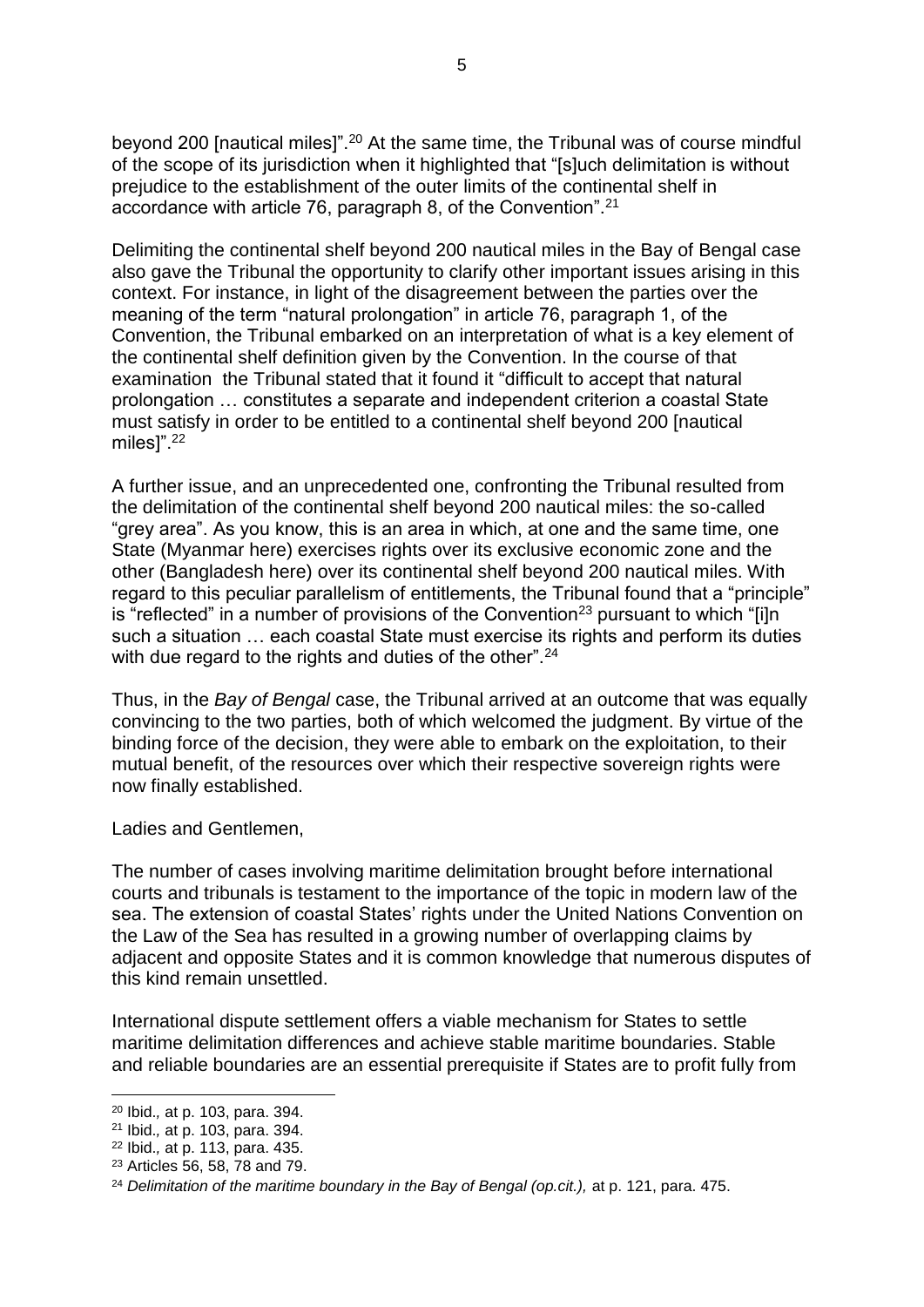the richness of the resources located in the areas in which they exercise sovereign rights.

International courts and tribunals have developed a rich and comprehensive jurisprudence on maritime delimitation over recent decades. In its judgment in the Bay of Bengal case, the Tribunal highlighted the achievements of this jurisprudence, which (– and I quote –) "has reduced the elements of subjectivity and uncertainty in the determination of maritime boundaries and in the choice of methods employed to that end"  $(-$  end of quote- $).^{25}$ 

I would like to emphasize, of course, that this jurisprudence should not be seen as a straitjacket immobilizing courts and tribunals in future cases; while the applicable law and pertinent jurisprudence will constitute the basis on which decisions will have to be reached in maritime delimitation cases, each case will always be unique and will have to be considered in light of its particular circumstances.<sup>26</sup>

### Ladies and Gentlemen,

A further delimitation case has, recently been submitted to a Special Chamber of the Tribunal by Ghana and Côte d'Ivoire in a dispute concerning delimitation of their maritime boundary in the Atlantic Ocean. The proceedings on the merits of the case are pending and I will therefore refrain from any comment on them.

However, the Special Chamber has already decided about a request for the prescription of provisional measures submitted to it in this case. Côte d'Ivoire had requested the Special Chamber to prescribe provisional measures requiring Ghana to inter alia "take all steps to suspend all ongoing oil exploration and exploitation operations in the disputed area".<sup>27</sup> Ghana requested the Special Chamber to deny all of Côte d'Ivoire's requests for provisional measures.<sup>28</sup>

The Special Chamber, in its Order delivered on 25 April 2015, gave clarification on important issues relating to the application and interpretation of the Convention, such as the extent to which exploration and exploitation activities in disputed maritime areas create a risk that irreparable prejudice may be caused to the rights of the parties in dispute.

The Special Chamber considered that "there is a risk of irreparable prejudice where, in particular, activities result in significant and permanent modification of the physical character of the area in dispute and where such modification cannot be fully compensated by financial reparations". <sup>29</sup> It also held that "whatever its nature, any compensation awarded would never be able to restore the status quo ante in respect

**<sup>.</sup>** <sup>25</sup> *Delimitation of the maritime boundary in the Bay of Bengal (Bangladesh/Myanmar), Judgment, ITLOS Reports 2012,* p. 4, at p. 64, para. 226.

<sup>26</sup> See ibid.*,* at p. 67, para. 235 (on the question which delimitation method should be followed).

<sup>27</sup> *Dispute concerning Delimitation of the Maritime Boundary between Ghana and Côte d'Ivoire in the*  Atlantic Ocean (Ghana/Côte d'Ivoire), Request for the prescription of provisional measures, Order of the Special Chamber of 25 April 2015, paragraph 25.

<sup>28</sup> *Ibid.,* para. 26.

<sup>29</sup> *Ibid.,* para. 89.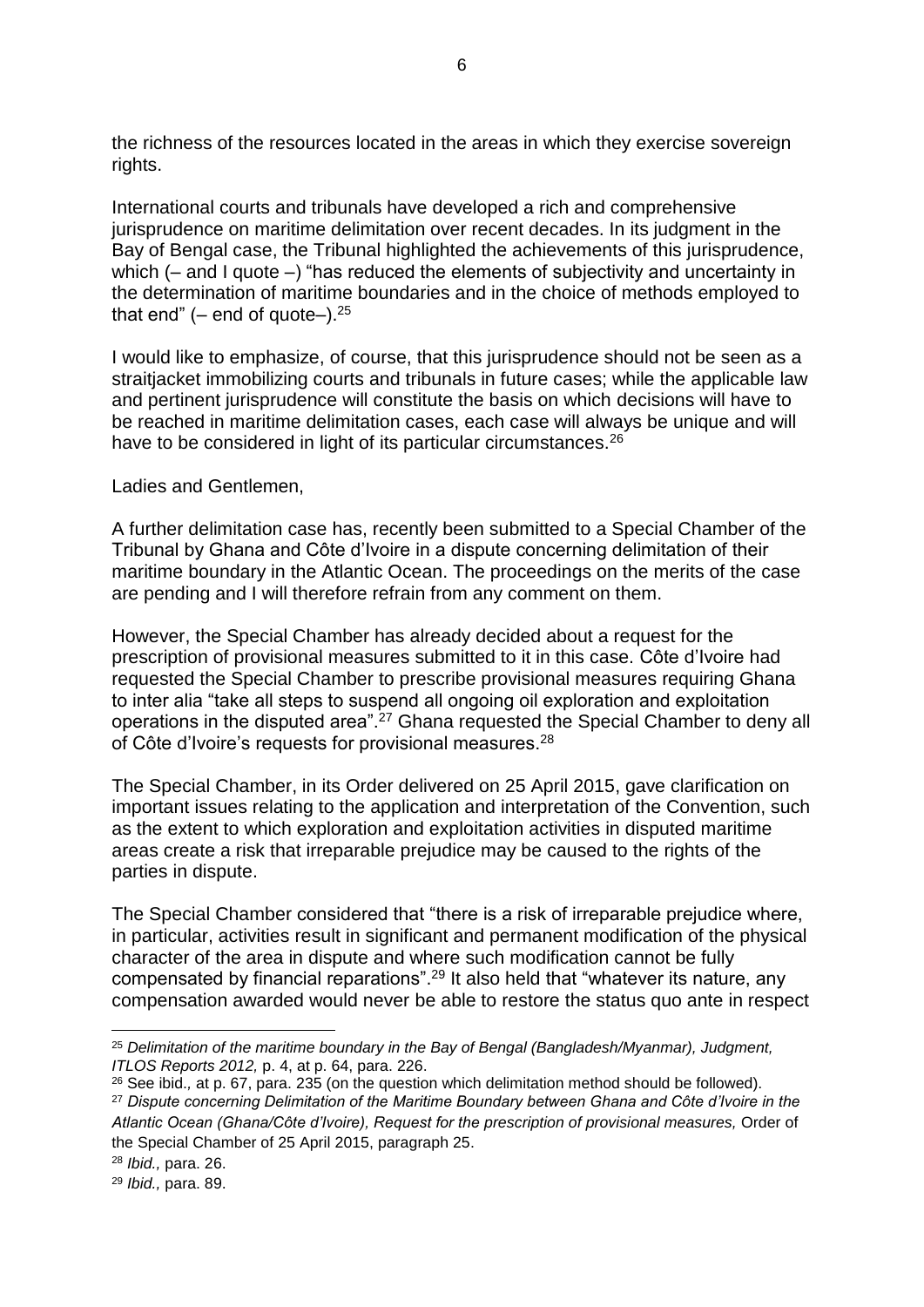of the seabed and subsoil".<sup>30</sup> The Special Chamber therefore found that "the exploration and exploitation activities, as planned by Ghana, may cause irreparable prejudice to the sovereign and exclusive rights invoked by Côte d'Ivoire in the continental shelf and superjacent waters of the disputed area, before a decision on the merits is given by [it], and that the risk of such prejudice is imminent".<sup>31</sup>

The Special Chamber noted that it may prescribe measures different in whole or in part from those requested.<sup>32</sup> In this regard, it stated that "the suspension of ongoing activities conducted by Ghana in respect of which drilling has already taken place would entail the risk of considerable financial loss to Ghana and its concessionaires and could also pose a serious danger to the marine environment".<sup>33</sup>

The Special Chamber therefore considered that an order suspending all exploration or exploitation activities conducted by or on behalf of Ghana in the disputed area, including activities in respect of which drilling had already taken place, would cause prejudice to the rights claimed by Ghana and create an undue burden on it and that such an order could also cause harm to the marine environment.<sup>34</sup> The Special Chamber found it appropriate, in order to preserve the rights of Côte d'Ivoire, to order Ghana to take all necessary steps to ensure that no new drilling either by Ghana or under its control took place in the disputed area.<sup>35</sup>

As regards provisional measures, let me add that the Tribunal may prescribe such measures not only in cases of which it is seised on the merits.<sup>36</sup> It may also do so in cases which are submitted to arbitration. In these cases, pending constitution of the arbitral tribunal, the Tribunal may order provisional measures if it considers that *prima facie* the arbitral tribunal would have jurisdiction and that the urgency of the situation so requires.<sup>37</sup> It is also worth noting that the Tribunal can prescribe such measures to preserve the respective rights of the parties to the dispute as well as to prevent serious harm to the marine environment.

In fact, the Tribunal has ordered provisional measures in several cases of this kind. In taking these decisions the Tribunal not only contributed to settling highly contentious matters between the parties concerned but it has also provided a number of important clarifications regarding the obligations of States under the Convention.<sup>38</sup>

Ladies and Gentlemen,

With regard to the exploitation of natural resources in areas where the interests of two or more States meet, let me highlight another issue that has not yet been the

<sup>30</sup> *Ibid.,* para. 90.

<sup>31</sup> *Ibid.,* para. 96.

<sup>32</sup> *Ibid.,* para. 97.

<sup>33</sup> *Ibid.,* para. 99.

<sup>34</sup> *Ibid.,* paras. 100 and 101.

<sup>35</sup> *Ibid.,* para. 102.

<sup>36</sup> See article 290, paragraph 1, of the Convention.

<sup>&</sup>lt;sup>37</sup> See article 290, paragraph 5, of the Convention.

<sup>38</sup> I suggest deletion of the part highlighted in grey.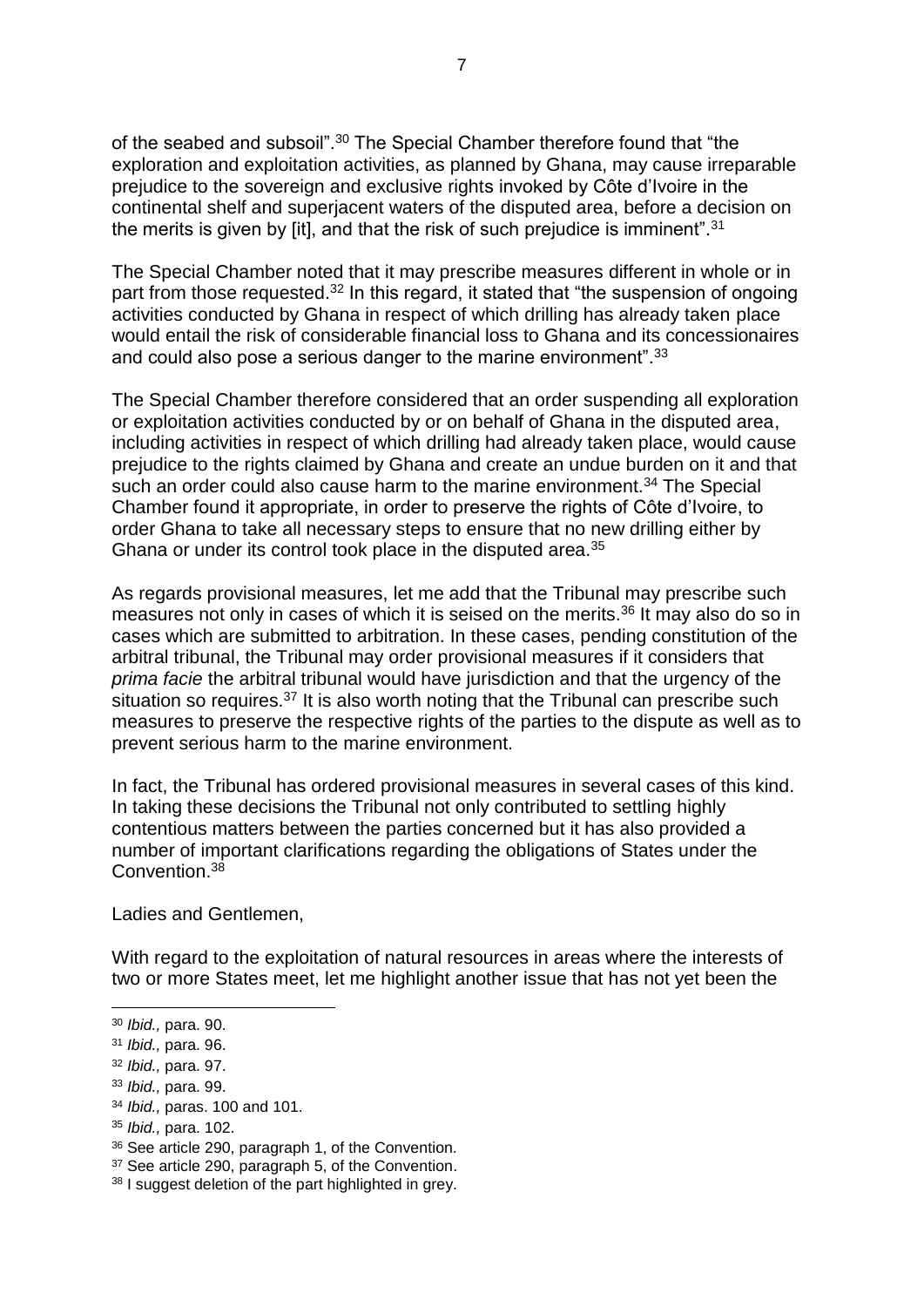object of international adjudication but which seems to me to be of growing importance. It is the issue of the management of transboundary resources shared by adjacent or opposite States. With an increasing number of exploration and exploitation activities taking place on the ocean floor, it is only a matter of time before an ever-increasing number of oil and gas fields straddling maritime boundaries will be discovered.

As I mentioned, this issue has yet to be addressed in any delimitation judgment by an international court or tribunal. Jurisprudence has so far relied almost entirely on factors of coastal geography<sup>39</sup> and considerations of proportionality. Also, States parties to such disputes have not made any specific requests in this regard. However, the question arises whether the requirement of achieving an equitable solution is really satisfied by this approach to delimitation, in which the future use of transboundary resources is not given due consideration.

In respect of how to treat transboundary resources, there is considerable State practice to be found in bilateral treaties. Practice is not uniform, of course, and I will not venture into an in-depth analysis of it here. What emerges from several such treaties is the idea of unitization, i.e. the joint development of transboundary deposits as a unit.<sup>40</sup> More generally, treaties regularly stress the importance of cooperation between the States concerned, including information-sharing. Another recurrent element of such agreements is the laying down of procedures for the parties to follow in case transboundary deposits are discovered.<sup>41</sup>

It remains to be seen to what extent international judicial bodies will be confronted with disputes involving the management of transboundary resources. When agreeing to submit a boundary dispute to international adjudication, States may find it necessary to request the court or tribunal to take into account the existence of transboundary resources.

It will be for that judicial body to decide whether and to what extent its decision on the course of the boundary line needs to be informed by the location of such resource deposits so that an equitable solution can be achieved. I wish to emphasize that a decision of that kind can only be made with respect to each individual case, taking into account all its particularities.

<sup>39</sup> Cf. Y. Tanaka, *Predictability and Flexibility in the Law of Maritime Delimitation*, Oxford/Portland 2006, p. 323/324.

<sup>40</sup> *Treaty between the Kingdom of Norway and the Russian Federation concerning Maritime Delimitation and Cooperation in the Barents Sea and the Arctic Ocean* (2010), Annex II; *Treaty between the Republic of Trinidad and Tobago and Grenada on Delimitation of Marine and Submarine Areas* (2010), Article VII; *Agreement between the Government of the State of Israel and the Government of the Republic of Cyprus on the delimitation of the exclusive economic zone* (2010), Article 2; *Unitisation Agreement for the exploitation and development of hydrocarbon reservoirs of the Loran-Manatee field that extends across the delimitation line between the Republic of Trinidad and Tobago and the Bolivarian Republic of Venezuela* (2010).

<sup>41</sup> Such clauses may, more generally, provide for the parties to engage in further negotiations (*Treaty between the Republic of Trinidad and Tobago and Grenada on Delimitation of Marine and Submarine Areas* (2010), Article VII) or may establish more detailed procedures to be followed (*Treaty between the Kingdom of Norway and the Russian Federation concerning Maritime Delimitation and Cooperation in the Barents Sea and the Arctic Ocean* (2010), Annex II).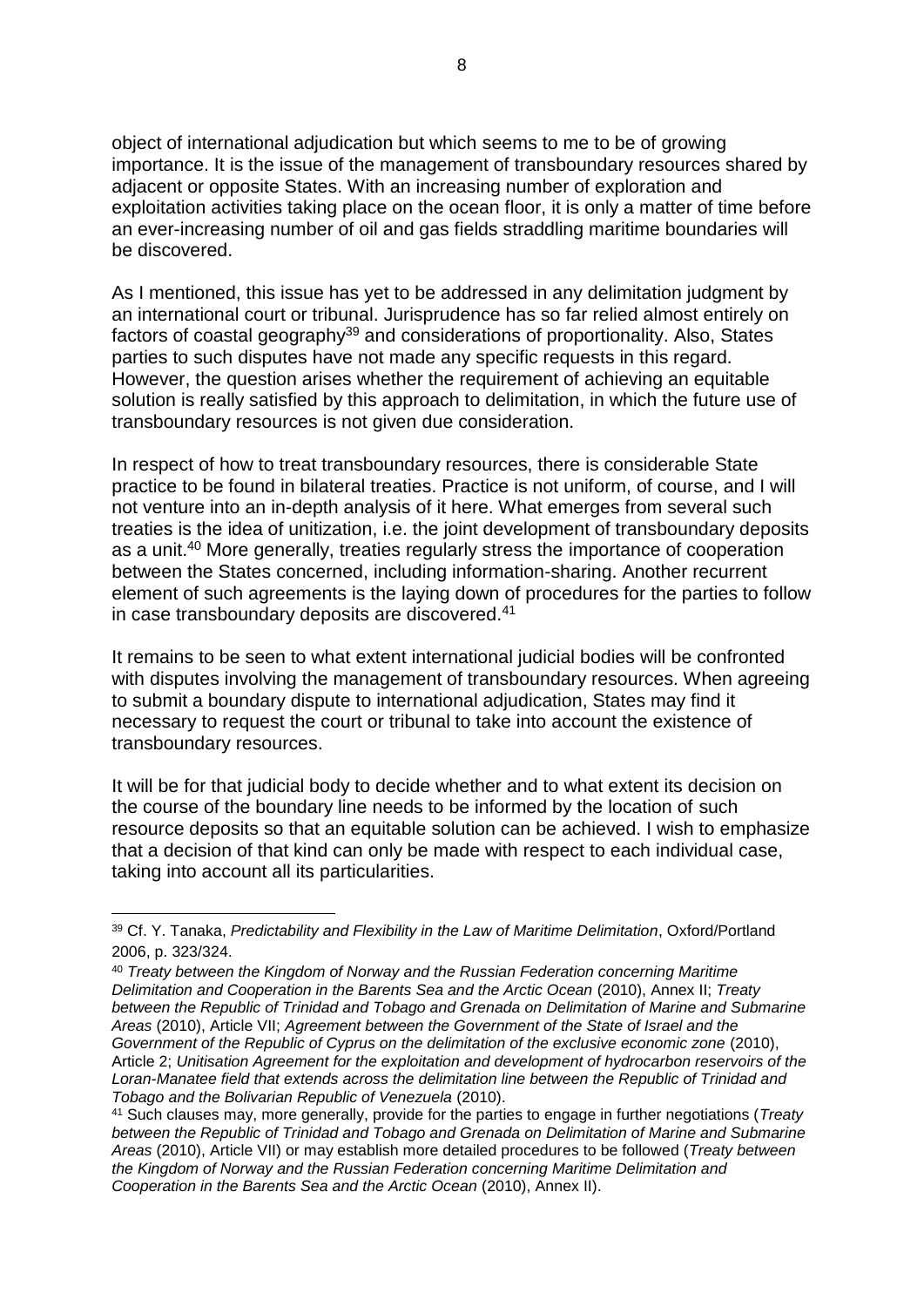Also, achieving an equitable solution in such cases does not necessarily require that a provisional, initially determined boundary line be adjusted. Parties may equally request the international court or tribunal to decide how they should arrange for the exploitation of shared resources straddling the boundary line. Inspiration may be taken from the bilateral treaty practice to which I previously referred. If requested by the parties to the case, a judicial body may, again if the specifics of the case so warrant, give indications on how the parties should organize the necessary cooperation between them. This could include unitization, if appropriate.

Ladies and Gentlemen,

Beyond settling concrete international disputes, the Tribunal in its jurisprudence also plays an important role with regard to the progressive development of international law. This is of particular relevance in the context of the United Nations Convention on the Law of the Sea, which, while being a comprehensive legal instrument, is also deliberately left open for further development. It contains numerous references to general international law and to "generally accepted international rules and standards"; and these require further elaboration.

The Tribunal has indeed already made significant contributions to the Convention's further development, in particular when rendering advisory opinions.

To illustrate this, let me start with a subject which undoubtedly counts among those receiving the most attention in the current international law of the sea, namely the exploration and exploitation of the resources of the deep seabed beyond the limits of national jurisdiction.

These areas of the world's oceans may contain deposits of key strategic metals and minerals such as copper, cobalt, nickel and manganese. While the demand for these continues to grow, including to meet the needs of the green economy, land resources are increasingly stretched, causing the economic, social and environmental costs of mining to rise.

Current global supply of these metals and minerals is distributed unevenly around the world. For example: the Democratic Republic of the Congo controls 47% of global cobalt reserves and Chile 30% of global copper reserves; South Africa possesses 80% of global manganese reserves, while China controls 95% of the global market in rare earth elements.

Deposits of these resources in the deep seabed by far exceed those on land. The economic situation will therefore change drastically once exploitation of them commences.

States and private-sector mining interests are keen to explore the potential of marine minerals both within and beyond national jurisdiction. Thanks to technological advances and a stable regulatory regime, both in national jurisdictions and in the international Area, deep seabed mining is an increasingly attractive option for investment in mineral development.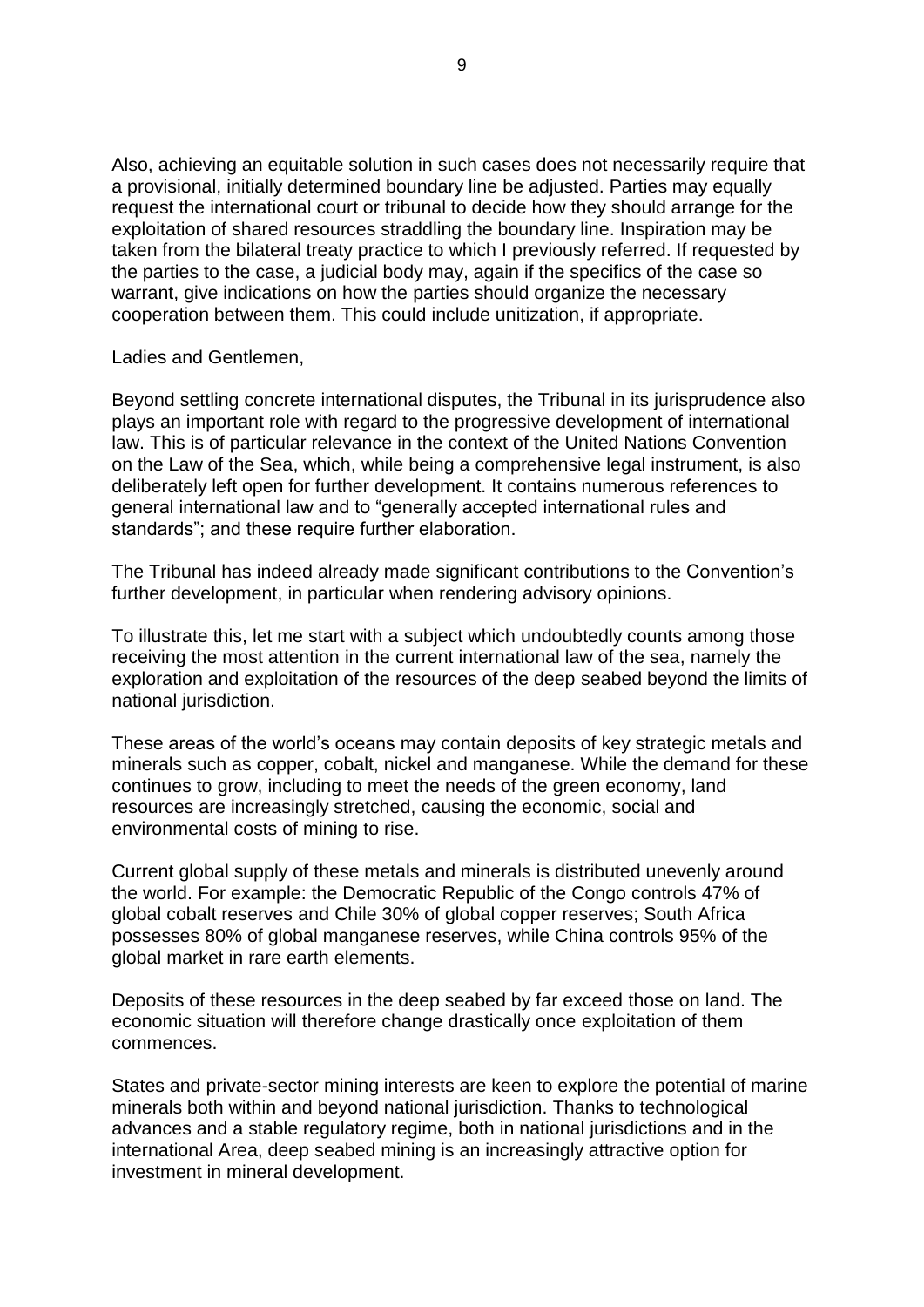Twenty-three private companies and public entities, including from China, India, Japan and Russia, have thus far reserved areas under the Convention's regime for the exploitation of the deep seabed. Depending on the development of market prices for the minerals concerned, exploitation of the deep seabed may actually start in the next 2 to 3 years.

The Convention, which calls this part of the sea-floor simply "the Area", declares that "[t]he Area and its resources are the common heritage of mankind".<sup>42</sup> It also establishes a system for the exploration and exploitation of these resources and requires that "[a]ctivities in the Area shall be organized, carried out and controlled by" the International Seabed Authority.<sup>43</sup> Under this system, any natural or juridical person wishing to carry out such activities must, among other requirements, be "sponsored" by a State.

In May 2010, the Council of the International Seabed Authority submitted a request for an advisory opinion<sup>44</sup> to the Seabed Disputes Chamber of the Tribunal.

Let me explain that the Seabed Disputes Chamber has a special status under the Convention and within the Tribunal. In particular, the Chamber, while being an integral part of the Tribunal, has its own exclusive jurisdiction, which is separate from that of the Tribunal. This jurisdiction is not limited to the Chamber's advisory function. It also comprises contentious cases, namely those involving disputes "with respect to activities in the Area". 45

I might add that, before being elected President of the Tribunal, I served for three years as the President of the Seabed Disputes Chamber.

In its request for an advisory opinion, the Council of the Authority requested the Chamber to answer several questions relating to the legal responsibilities and obligations of sponsoring States, the extent of their liability for any failure to comply with the applicable law and the necessary and appropriate measures that sponsoring States must take to fulfil their responsibilities.<sup>46</sup>

The background to this request from the Authority was that two Small Island States from the Pacific Ocean, namely Nauru and Tonga, had sponsored applications by two private companies to the Authority for approval of plans of work for exploration for polymetallic nodules in the Area. $47$  Nauru had pointed out to the Authority that it was "crucial that guidance be provided" on the relevant rules of the Convention's regime on the Area pertaining to responsibility and liability, "so that developing States can assess whether it is within their capabilities to effectively mitigate such

1

<sup>42</sup> Article 136 of the Convention.

<sup>43</sup> Article 153, paragraph 1, of the Convention.

<sup>44</sup> *Responsibilities and obligations of States with respect to activities in the Area, Advisory Opinion,* 

*<sup>1</sup> February 2011, ITLOS Reports 2011*, p. 10, para. 1.

<sup>45</sup> See articles 187 and 191 of the Convention.

<sup>46</sup> *Responsibilities and obligations of States with respect to activities in the Area, Advisory Opinion, 1 February 2011, ITLOS Reports 2011*, p. 10, para. 1.

<sup>47</sup> *Ibid.,* para. 4.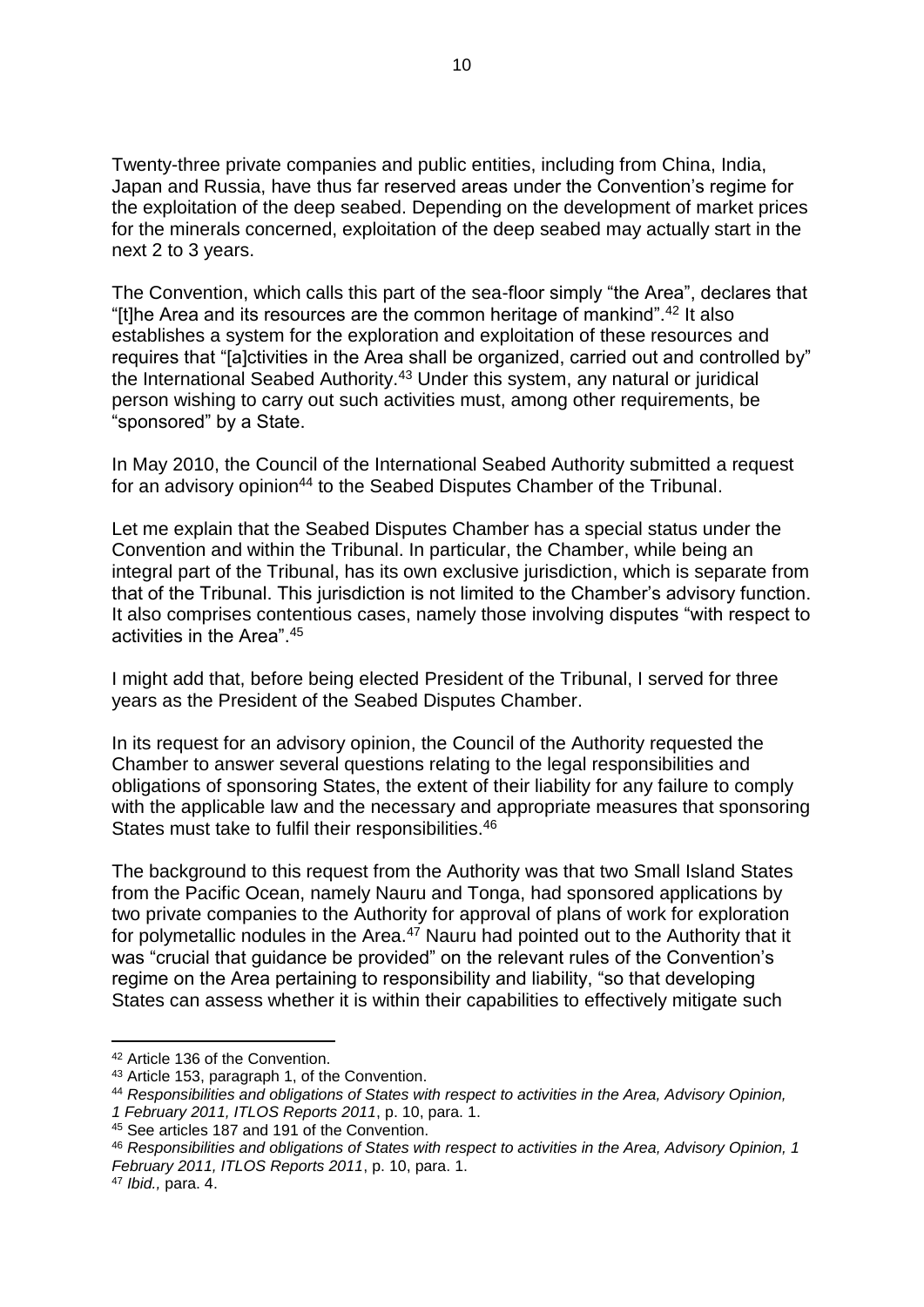risks and in turn make an informed decision on whether or not to participate in activities in the Area".<sup>48</sup>

In its Advisory Opinion of 1 February 2011, the Chamber provided important clarification on a number of substantive matters that are crucial for the implementation of the Convention's regime on deep seabed mining. It held that the liability of sponsoring States and that of contractors sponsored by them exist in parallel.<sup>49</sup> A sponsoring State's liability arises from its failure to carry out its own responsibilities and there is no residual liability.<sup>50</sup>

In addition, the Chamber clarified the significance of key legal concepts such as the "responsibility to ensure" and the "duty of due diligence"<sup>51</sup> and strengthened the status of the "precautionary approach" in international law.<sup>52</sup> These developments are relevant not only to the law of the sea but to international law in general and international environmental law in particular.

The advisory opinion of the Seabed Disputes Chambers produced almost immediate effects. It opened the door for a number of developing States to sponsor plans of work submitted to the International Seabed Authority for the exploration for resources of the Area. Those developing States include several small island States, namely Nauru, Tonga, Kiribati and the Cook Islands.<sup>53</sup>

Ladies and Gentlemen,

With regard to the Area, let me briefly come back to the issue of transboundary resources. This time, I am, however, not referring to resource deposits straddling the maritime boundary of two States but those lying across the limit between national jurisdiction and the Area and which are a potential source of conflicts in the future.

Possible problems arising from such a situation were already contemplated by the drafters of the Convention. Article 142 provides that "[a]ctivities in the Area, with respect to resource deposits in the Area which lie across limits of national jurisdiction, shall be conducted with due regard to the rights and legitimate interests of any coastal State across whose jurisdiction such deposits lie". The same article also provides that "[c]onsultations, including a system of prior notification, shall be maintained with the State concerned, with a view to avoiding infringement of such rights and interests". It further states that "[i]n cases where activities in the Area may result in the exploitation of resources lying within national jurisdiction, the prior consent of the coastal State concerned shall be required."

The issue is complex with regard to dispute settlement. Of course, a dispute may arise in the context of managing such transboundary resources. In principle, such a

<sup>48</sup> *Ibid.*

<sup>49</sup> Ibid., paras. 201 and 204.

<sup>50</sup> Ibid., para. 110.

<sup>51</sup> Ibid., paras. 110 and 117.

<sup>52</sup> Ibid., para. 135.

<sup>53</sup> N.B: Other developing States having sponsored applications after the advisory opinion were China, Singapore and Brazil.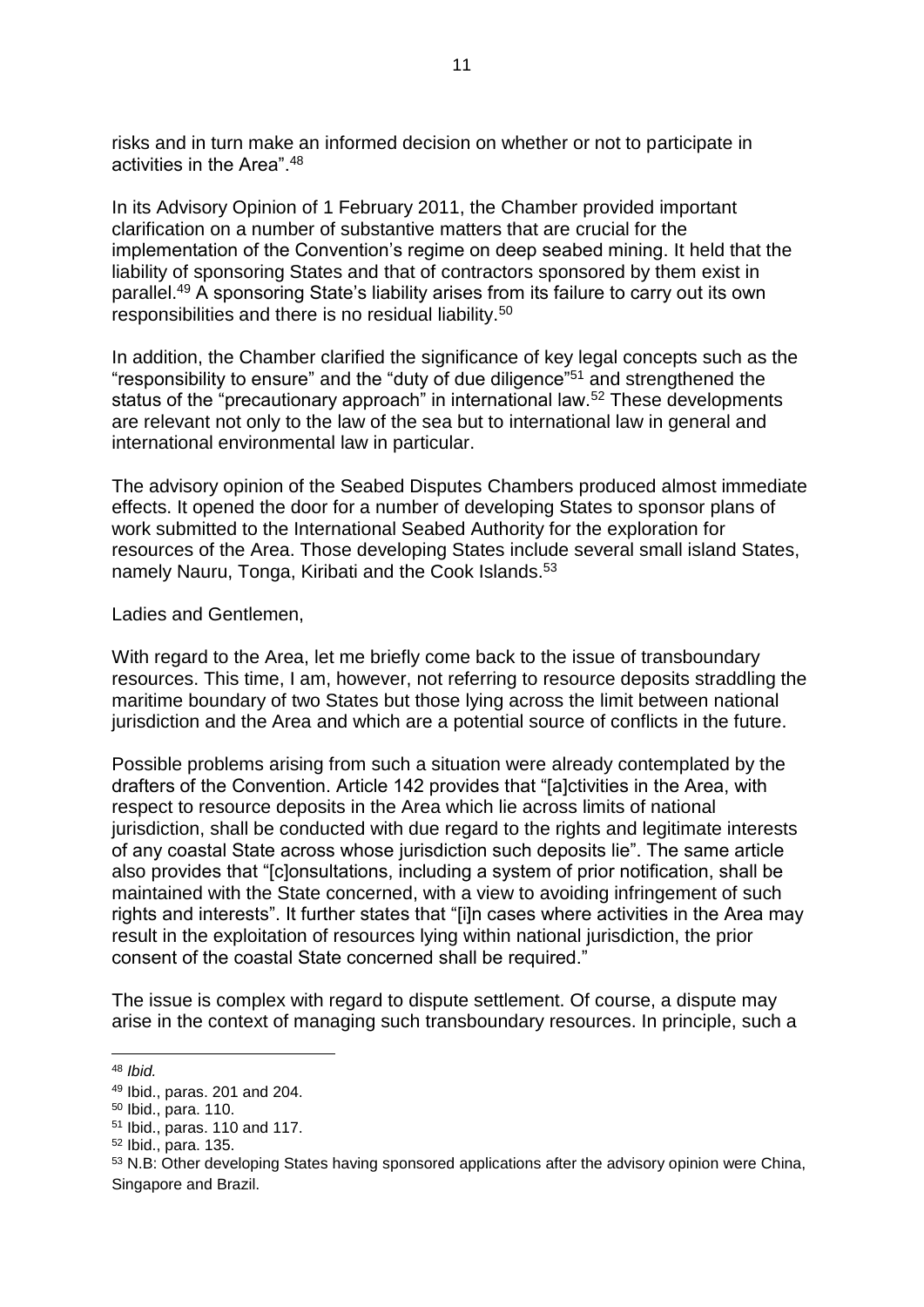dispute may be subject to characterization as one about the interpretation or application of the Convention. But would it be a dispute between States Parties, as required for the applicability of Part XV of the Convention? On one side of the dispute would clearly stand a State, namely the coastal State. But what entity would be empowered to act on the other side and to defend in court the interests of mankind in its common heritage?

It is apparent that a number of questions arise in this context. You will understand that I can only mention those questions here; further analysis and debate will be required before answers can be found.

Ladies and Gentlemen,

Let me return briefly to return to the issue of advisory opinions. Such an opinion can not only be requested from the Seabed Disputes Chamber but also from the full Tribunal if an international agreement related to the purposes of the Convention provides for the submission of such a request. In March 2013, the Sub-Regional Fisheries Commission, a West African regional fisheries management organization, submitted such a request for an advisory opinion.<sup>54</sup> As a result, the Tribunal was faced with another very important and current issue: illegal, unreported and unregulated fishing, also known as IUU fishing.

The problem of IUU fishing is so widely acknowledged and discussed that I think it unnecessary to go into more detail as to the devastating consequences of this practice, which contributes to overfishing and massively endangers the sustainable development, and even survival, of fish stocks.

The Sub-Regional Fisheries Commission – or by its abbreviation: the SRFC – submitted a number of questions to the Tribunal; these related to among other things the obligations and liability of flag States with regard to IUU fishing activities as well as the liability of international organizations in this context.<sup>55</sup>

Time does not permit a detailed view of the Tribunal's advisory opinion, which was delivered on 2 April 2015. Nevertheless, I wish to highlight one of the Tribunal's main conclusions, namely that a "flag State is under the 'due diligence obligation' to take all necessary measures to ensure compliance and to prevent IUU fishing by vessels flying its flag"<sup>56</sup> and that the flag State can be held liable if it fails "to comply with its 'due diligence' obligations concerning IUU fishing activities". 57

The Tribunal further emphasized that flag States are obliged, for instance, to "take necessary measures, including those of enforcement<sup>"58</sup> and that, in flag States' domestic legislation, "[s]anctions applicable to involvement in IUU fishing activities

<sup>54</sup> See article 138 of the Rules of the Tribunal. See also *Request for an advisory opinion submitted by the Sub-Regional Fisheries Commission (SRFC), Advisory Opinion, 2 April 2015,* paras. 37-69. <sup>55</sup> *Request for an advisory opinion submitted by the Sub-Regional Fisheries Commission (SRFC), Advisory Opinion, 2 April 2015,* para. 2.

<sup>56</sup> Ibid.*,* para. 130.

<sup>57</sup> Ibid.*,* para. 146.

<sup>58</sup> Ibid.*,* para. 134.